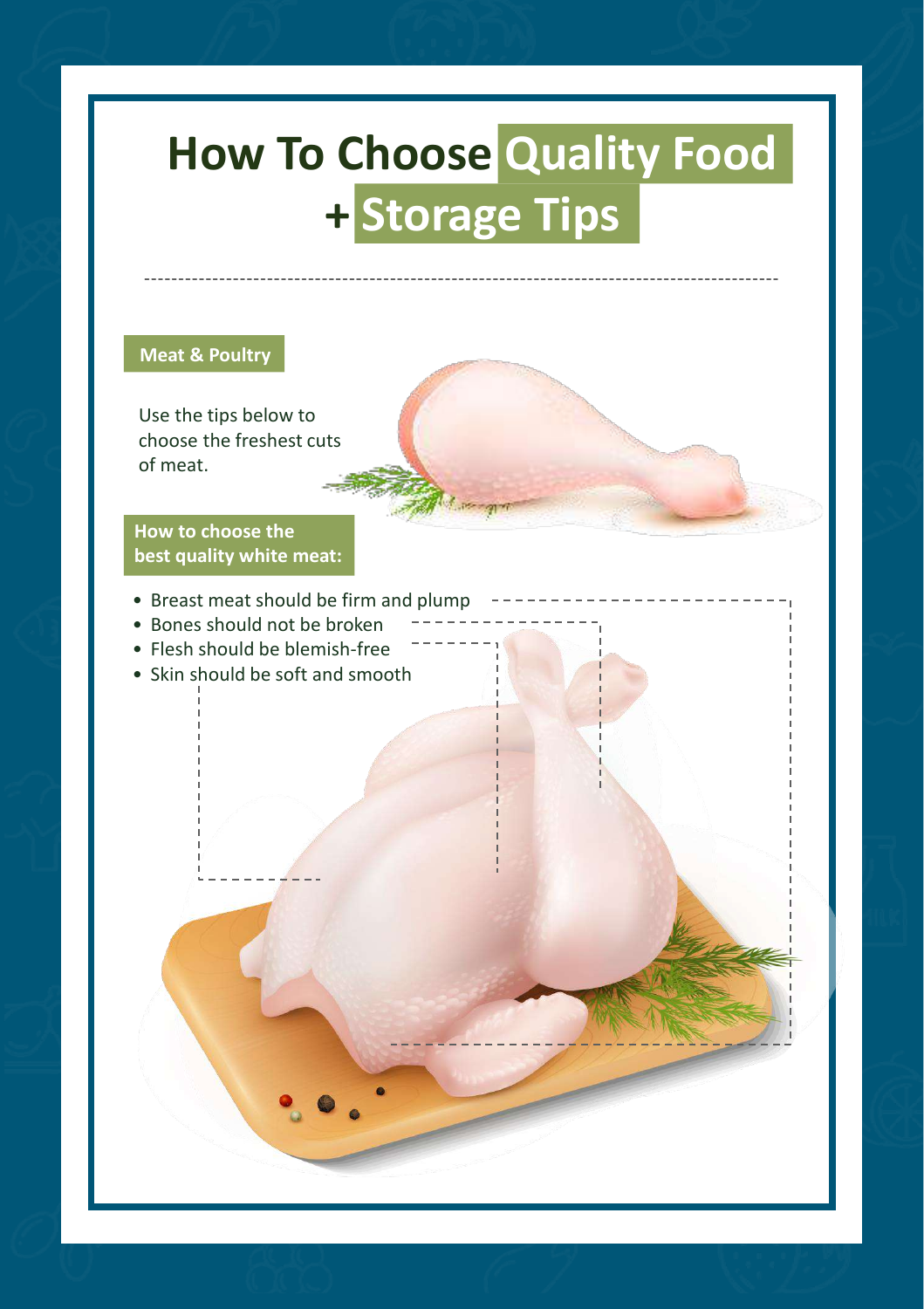## **Storage Tips:**



•Place chicken in resealable bag. Remove air, then seal, label and freeze for up to 3 months.



•Store cooked chicken in an airtight container in the fridge for up to 4 days.



•Never leave cooked chicken at room temperature for more than 2 hours. Refrigerate within 2 hours of cooking.



•To defrost chicken, place airtight container packaging in cold water, changing the water every 30 minutes.

# **How to choose the best quality red meat:**



Fat enhances flavour. A yellow hue suggests the animal was grass-fed

--------------------------------

---------------------------



Surface should be smooth, not sticky or slimy.



Meat should have a mild but not unpleasant smell



Tender cuts are better with fine grain and little connective tissue



Tough cuts should have thicker grain

----------------------------



For stews best are cuts with fat and connective tissue



Marbling is a good sign that meat is full of flavour

----------------------------------

# **Storage Tips:**

• Store cooked beef in an airtight container, then freeze for up to 3 months.

• To defrost beef, place airtight container packaging in cold water, changing the water every 30 minutes.

• Refrigerate cooked beef for up to 5 days. Eat premium cuts straight after cooking.

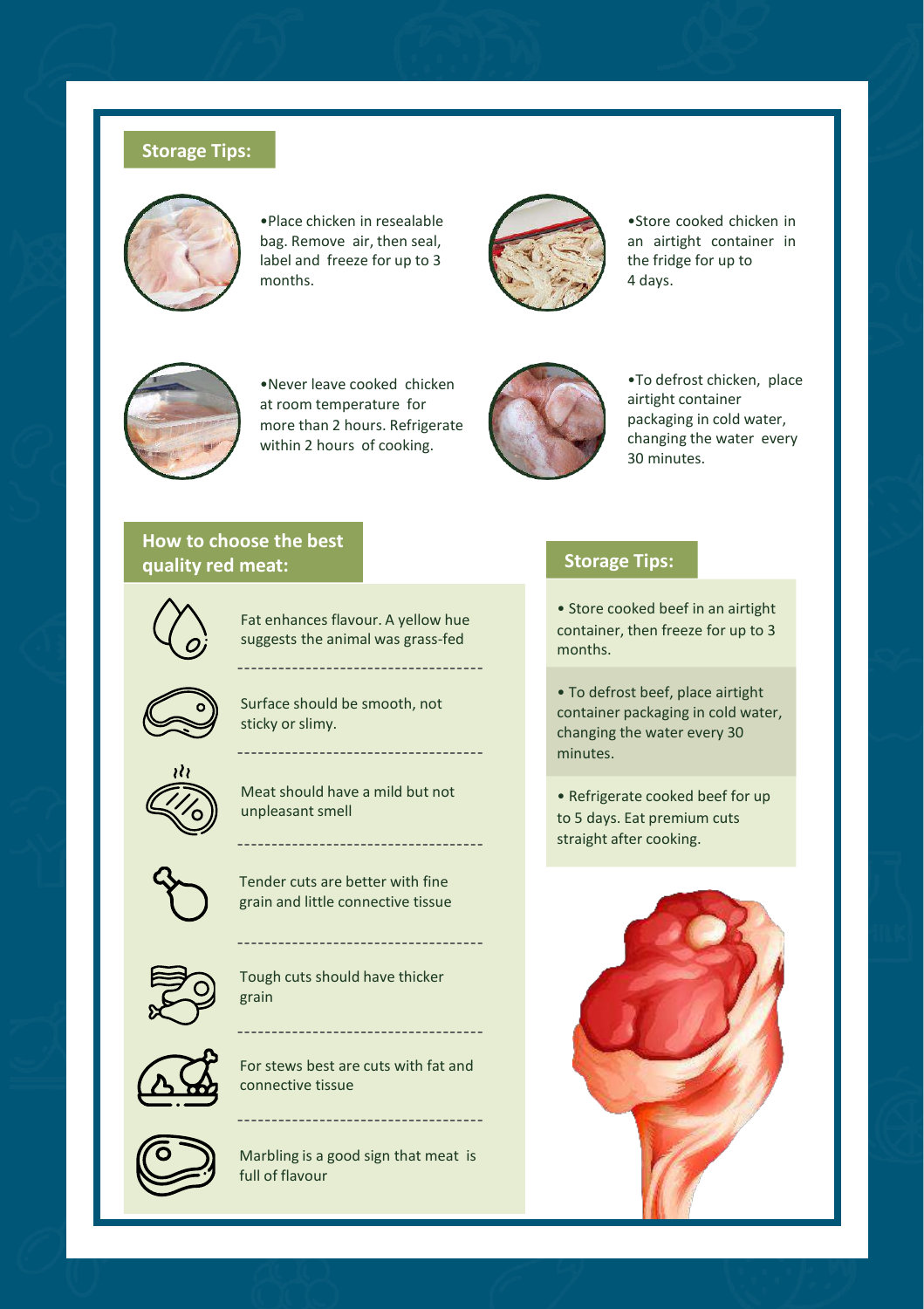**Fish** *Fish have short shelf life, so use these tips to choose the freshest fish.*



#### **Smell.** Fresh slightly briny is best. Unpleasant and strong fishy aroma should be avoided.

**Eyes.** Bright, shiny and bulging eyes indicate a fresh fish. Avoid fish with milky, sunken eyes





### **Skin & Skales.** A fresh fish will have metical and bright looking scales. Dull, patchy or broken scales should be avoided.



#### **Gills.**

Fresh fish have moist, clean and bright red gills. Dull and slimy are to be avoided.

#### **Feel.**

Fresh fish will have a firm and springy consistency as opposed to a inelastic, soft and squishy.

### **Storage Tips:**



•Fresh raw fish should be refrigerated for up to 2-3 days



•Cooked fish can be stored for up to 2-3 days in the fridge or frozen for up to 1 month